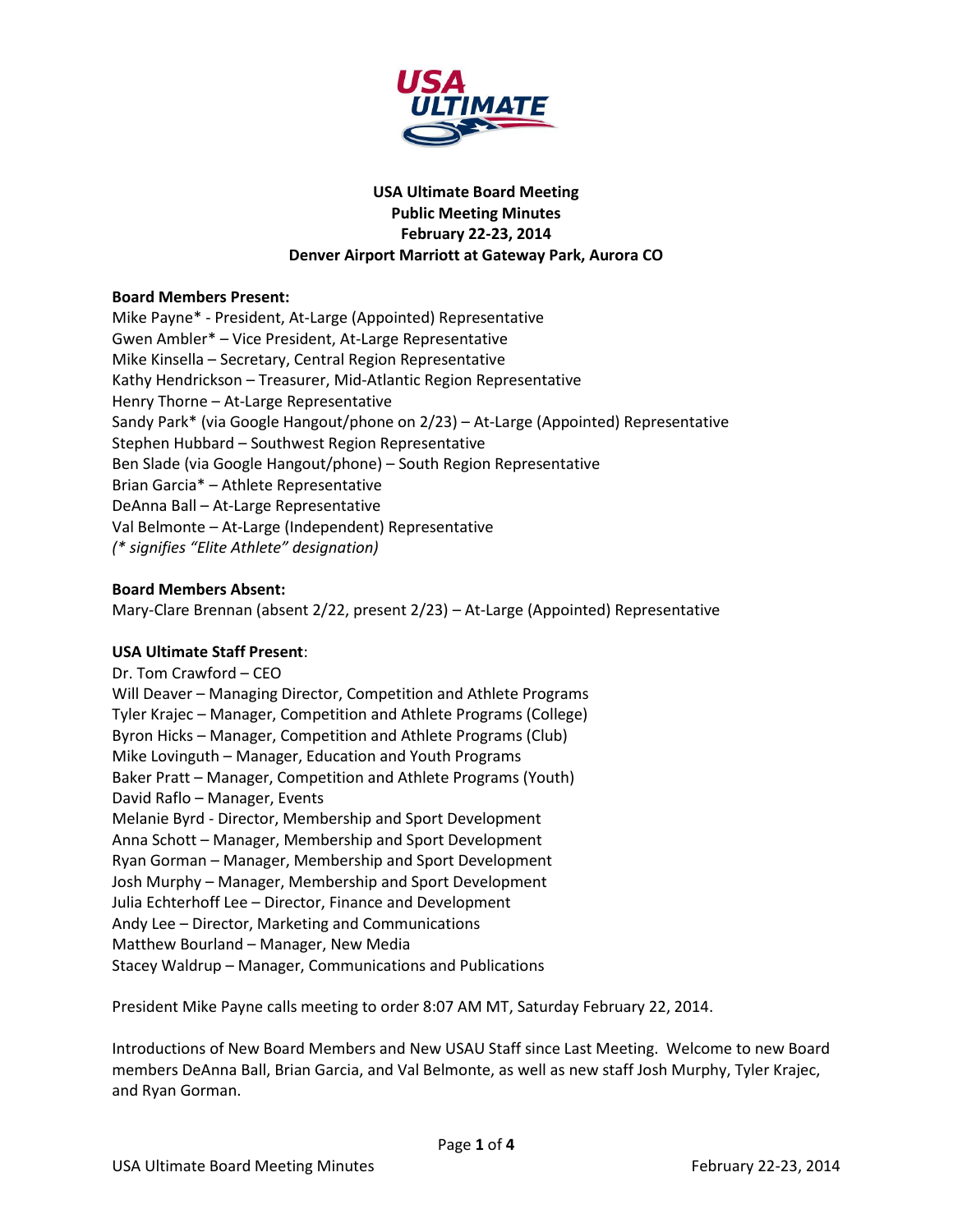

# **Financial Report**

- Tom Crawford and Julia Lee report on 2013 finances.
- The Board feels that the organization is in a stable financial state, with sufficient Operating Reserves to weather business challenges and invest in growth initiatives outlined in the 2013- 2018 Strategic Plan.
- No Board votes were taken during this session.

# **CEO Review of 2013 and Update on 2014 Programs/Progress**

- Tom Crawford and staff report to Board on 2013 Programs, including successes, challenges, and what's ahead in 2014.
	- Triple Crown Tour launched in 2013 five TCT events and increased club division participation.
	- 2013 US Open held in Raleigh. A very successful event, with increased participation relative to 2012, and the great addition of ESPN coverage. Staff and Board discussed the conflicts with the semi-pro leagues and the need to make a statement.
	- 2013 National Championships in Frisco, TX was a successful event, including an additional great broadcast by ESPN. The facilities were excellent, as were the local volunteers. This tournament is heading back to Frisco TX for 2014. Staff and Board discussed need to move championships earlier to get into other major markets and greater audience.
	- USA Ultimate's first beach national championship will be held in 2015. Competition and Athlete Programs group is already receiving bids for 2015 beach championship.
	- Outreach clinic participation increased from around 100 in 2012 to over 1000 in 2013.
	- Melanie Byrd gives update on League Affiliate program and tech project rollout.
		- $\circ$  2013 USAU exceeded the goal for number of new affiliates!
		- $\circ$  League Affiliate program is crucial for USAU to help grow participation and base of players on a national level. Provide sanctioning and insurance support, as well as "How to" manual and resources for training coaches and observers.
		- $\circ$  Goal for 2014 is to bring in six new league affiliates.
		- o Tech Project is rolling out in phases. New membership portal and tournament calendar!
	- Mike Lovinguth is leading a "Girls' Task Force" focused on accelerating growth of girls' ultimate. In the next several months, they will come up with recommendations and act in an oversight capacity as new programs are put in place.
- No Board votes were taken during this session.

#### **Fundraising Plan**

 Julia Lee presents report to the Board on Fundraising goals and plan. As a first step towards a complete fundraising plan and execution, establishment of a Foundation was proposed. This Foundation would lead fundraising and disbursement activities, in support of several key USA Ultimate areas of focus (e.g., youth Ultimate, Team USA, etc.)

Proposal 2014.01 - Establish the USA Ultimate Foundation

- Presented by Julia Lee
- Once there's a board in place for the foundation, the executive director/CEO would present to the foundation with requests on how to spend money.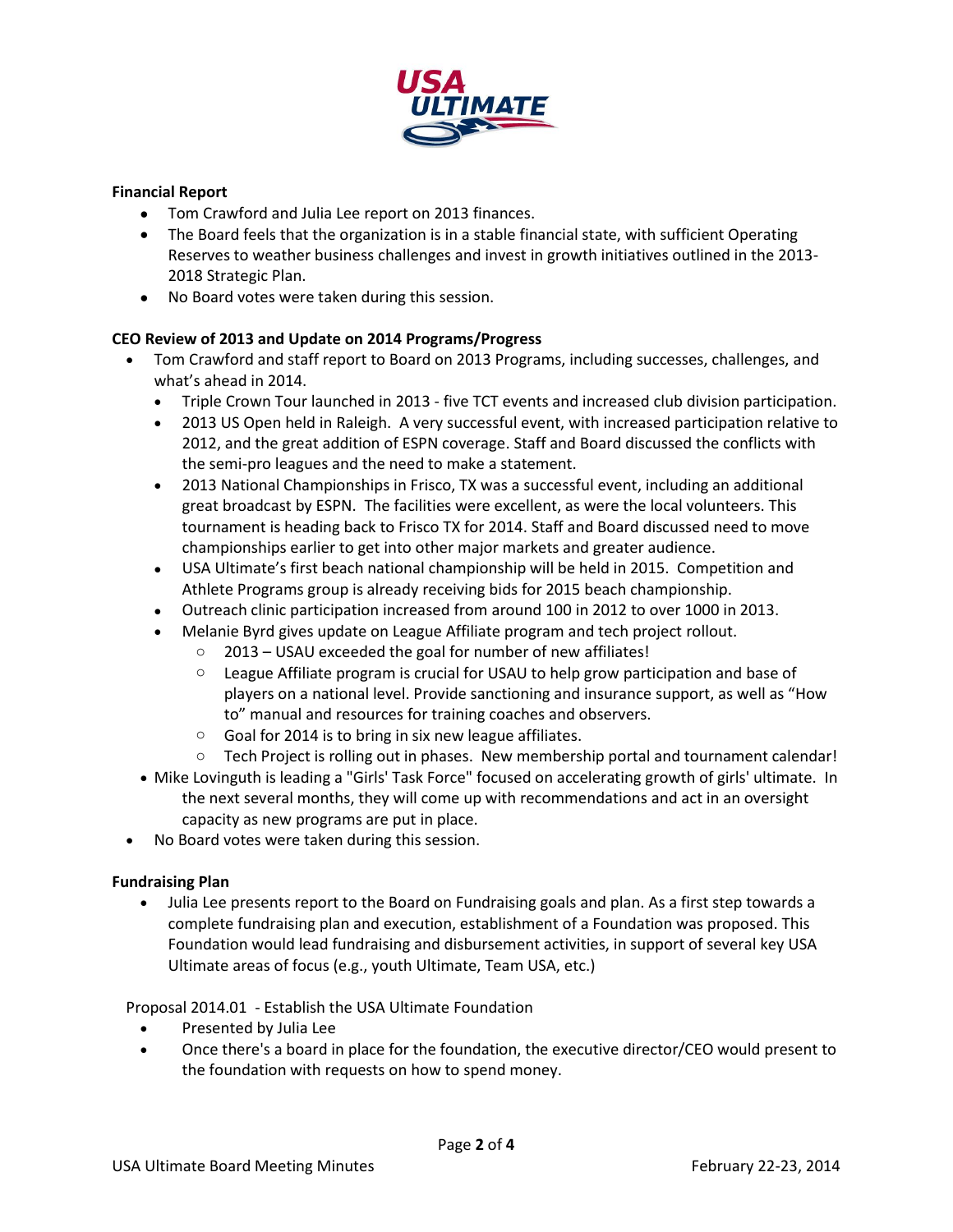

- Foundation would give "grant" to USAU on a yearly basis based on designated restrictions, or general contribution to be used at the best discretion of the organization.
- As foundation is its own entity, there will be bylaws and separate organizational governance.
- Non-voting member on foundation board will always be the CEO of USAU.

*"The USA Ultimate Foundation shall be created to support the programs of USA Ultimate. Work on the foundation shall begin in 2014, including engaging a lawyer to help us prepare and file the articles of incorporation and the bylaws. Once the necessary items have been constructed and compiled, the Director of Finance will work with our lawyer and auditor to submit Form 1023 to the IRS."*

- Gwen Ambler moves vote on Proposal 2014.01. Henry Thorne seconds motion.
- **Proposal passes with a vote of 11-0-0. Mary-Clare Brennan absent.**

# **Beach Division Update**

Presented by Will Deaver.

Decision made for USAU to host Beach Nationals – April/May 2015 is timeline agreed upon.

No Board votes were taken during this session.

# **Pufahl Farricker Spirit Foundation**

- Presented by Brian Murphy and Finlay Waugh
- The Peter Farricker Foundation was founded in 2002 after his passing in 2001. A group of his friends believed that high-level play was not something that had to be separate from high spirit. They founded this award to honor Spirit of the Game in the name of Peter Farricker. Upon passing of Kathy Pufahl, groups joined together to award a Spirit of the Game award to women's player.
- Brian and Finlay (on behalf of the Foundation) want to "put a stake in the ground" to ensure the award continues to be awarded for future generations. They propose a one-time gift to the newly-minted USA Ultimate Foundation to support continuation of the Pufahl and Farricker Spirit Awards in perpetuity. Brian: "We'd like these awards to outlive us."
- The Board agrees with the spirit of the proposal, and asked Brian to work with USA Ultimate staff to determine specific amount, and terms, of the gift. The final terms will be voted upon by the Board at the next full-Board meeting.
- No Board votes were taken in this session.

#### **National Team Selection Discussion**

Presented by Will Deaver

- Will Deaver leads discussion about selection criteria for teams participating in World Ultimate & Guts Championship. USAU's WUGC teams are currently determined by USAU Club Championships winner.
- Board and Will discuss strengths and weaknesses of different team selection policies, including maintaining status quo of USAU Club Champion as representative.
- Board directs will to take issue back to committees and working groups, and come back to Board at a later date with recommendations.
- No Board votes were taken during this session.